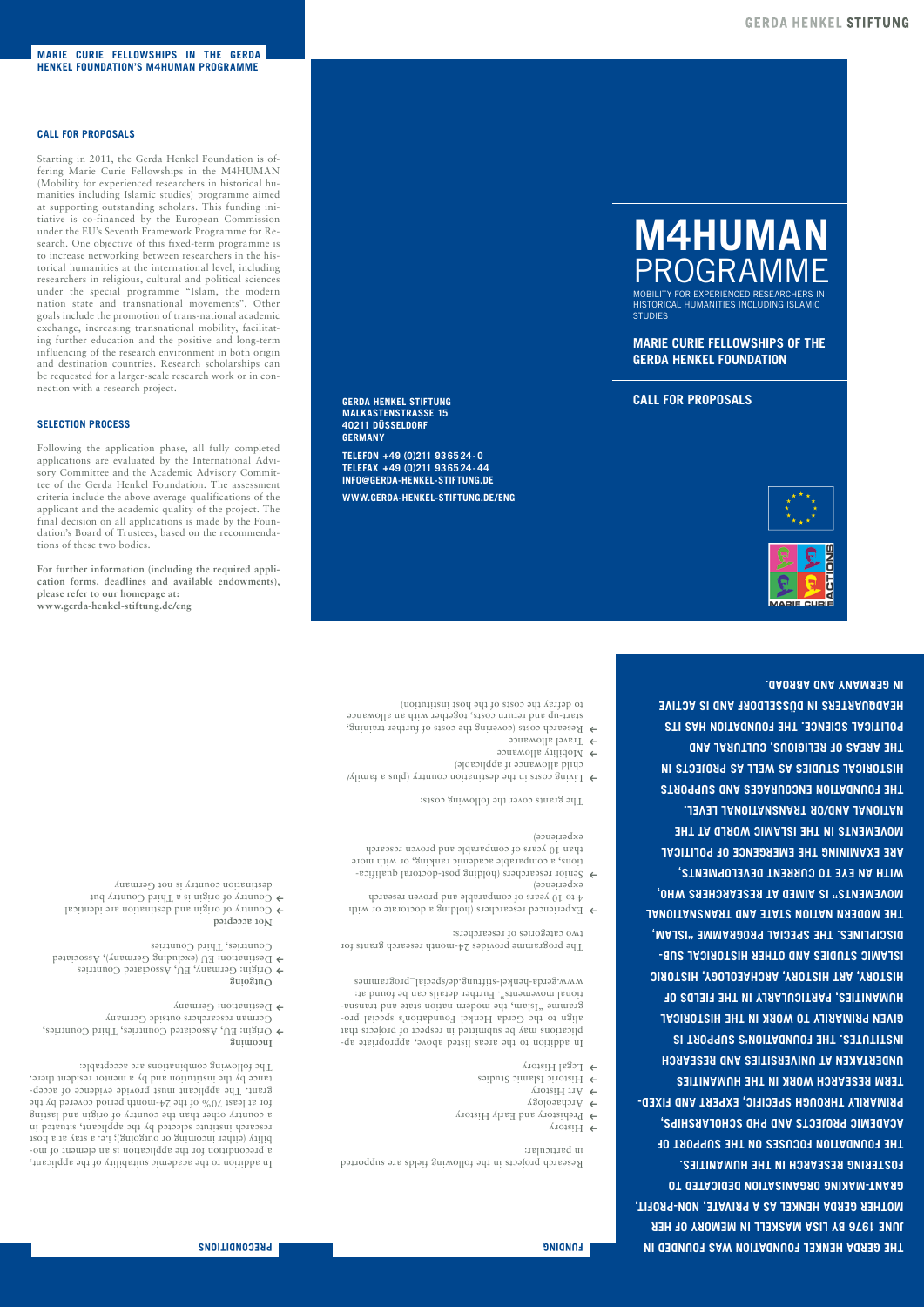**THE GERDA HENKEL FOUNDATION WAS FOUNDED IN FUNDING PRECONDITIONS JUNE 1976 BY LISA MASKELL IN MEMORY OF HER MOTHER GERDA HENKEL AS A PRIVATE, NON-PROFIT, GRANT-MAKING ORGANISATION DEDICATED TO FOSTERING RESEARCH IN THE HUMANITIES. THE FOUNDATION FOCUSES ON THE SUPPORT OF ACADEMIC PROJECTS AND PHD SCHOLARSHIPS, PRIMARILY THROUGH SPECIFIC, EXPERT AND FIXED-TERM RESEARCH WORK IN THE HUMANITIES UNDERTAKEN AT UNIVERSITIES AND RESEARCH INSTITUTES. THE FOUNDATION'S SUPPORT IS GIVEN PRIMARILY TO WORK IN THE HISTORICAL HUMANITIES, PARTICULARLY IN THE FIELDS OF HISTORY, ART HISTORY, ARCHAEOLOGY, HISTORIC ISLAMIC STUDIES AND OTHER HISTORICAL SUB-DISCIPLINES. THE SPECIAL PROGRAMME "ISLAM, THE MODERN NATION STATE AND TRANSNATIONAL MOVEMENTS" IS AIMED AT RESEARCHERS WHO, WITH AN EYE TO CURRENT DEVELOPMENTS, ARE EXAMINING THE EMERGENCE OF POLITICAL MOVEMENTS IN THE ISLAMIC WORLD AT THE NATIONAL AND/OR TRANSNATIONAL LEVEL. THE FOUNDATION ENCOURAGES AND SUPPORTS HISTORICAL STUDIES AS WELL AS PROJECTS IN THE AREAS OF RELIGIOUS, CULTURAL AND POLITICAL SCIENCE. THE FOUNDATION HAS ITS HEADQUARTERS IN DÜSSELDORF AND IS ACTIVE IN GERMANY AND ABROAD.** 

Research projects in the following fields are supported in particular:

- $\rightarrow$  History
- → Prehistory and Early History
- → Archaeology
- $\rightarrow$  Art History
- → Historic Islamic Studies
- → Legal History

In addition to the areas listed above, appropriate applications may be submitted in respect of projects that align to the Gerda Henkel Foundation's special programme "Islam, the modern nation state and transnational movements". Further details can be found at: www.gerda-henkel-stiftung.de/special\_programmes

The programme provides 24-month research grants for two categories of researchers:

- → Experienced researchers (holding a doctorate or with 4 to 10 years of comparable and proven research experience)
- → Senior researchers (holding post-doctoral qualifications, a comparable academic ranking, or with more than 10 years of comparable and proven research experience)

The grants cover the following costs:

- $\rightarrow$  Living costs in the destination country (plus a family/ child allowance if applicable)
- → Mobility allowance
- $\rightarrow$  Travel allowance
- $\rightarrow$  Research costs (covering the costs of further training, start-up and return costs, together with an allowance to defray the costs of the host institution)

In addition to the academic suitability of the applicant, a precondition for the application is an element of mobility (either incoming or outgoing); i.e. a stay at a host research institute selected by the applicant, situated in a country other than the country of origin and lasting for at least 70% of the 24-month period covered by the grant. The applicant must provide evidence of acceptance by the institution and by a mentor resident there. The following combinations are acceptable:

### **Incoming**

- → Origin: EU, Associated Countries, Third Countries, German researchers outside Germany
- → Destination: Germany

### **Outgoing**

- → Origin: Germany, EU, Associated Countries
- → Destination: EU (excluding Germany), Associated Countries, Third Countries

### **Not accepted**

- → Country of origin and destination are identical
- → Country of origin is a Third Country but destination country is not Germany